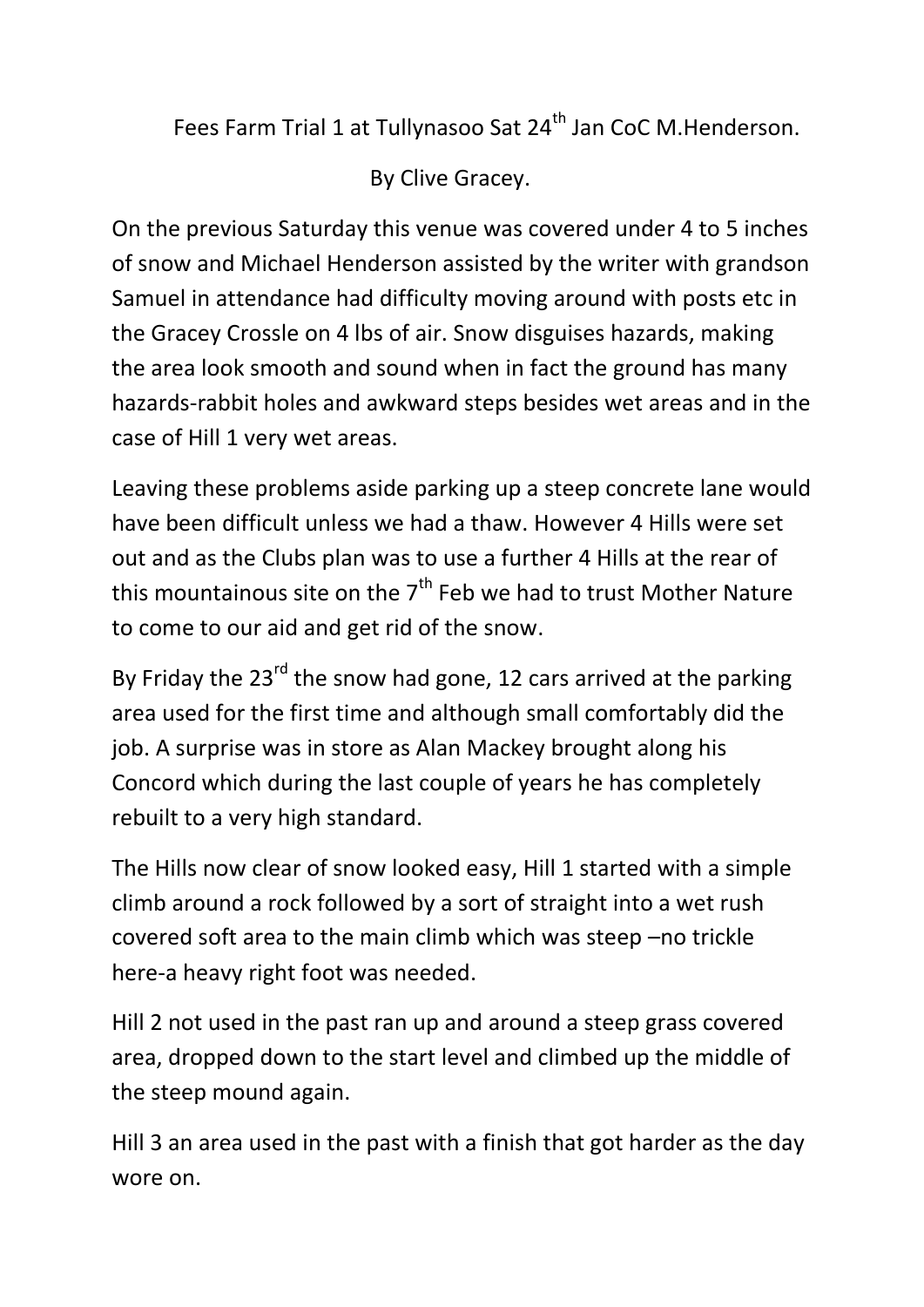Hill 4 was the simplest cleaned by most all day however when laid out in the snow the best Gracey Snr could manage was a 10!

So scrutineering done CoC Michael gave warning re 4 wheels out, instructions on tyre pressures which were 4lbs Class A,3 Class B and 2 Class C and most importantly directions to Greenans Pub for the results after which we drove off to the hills.

By the end of lap 1 it was clear that this event was going to be won on a low score, Andrew McKinney, Brian Edgar and David Webster had yet to lose points behind them were a number on 3 lost with in Class B Michael McBratney looking good on 5 and at this stage tying with Harry Barr.

Lap 2 and now Andrew McKinney was on his own with a zero score, Brian Edgar had failed on Hill 1 catching a 3, David Webster was now on 4 and the rest followed. In Class B Michael McBratney had slipped back to 3<sup>rd</sup> place with Geoff McKay now in the lead followed by Harry Barr, this was soon to change.

Lap 3 Andrew still held the lead on zero, Brian was now on 7 and David Webster had slipped down with a poor lap and was now on 15

Tom McKinney had now pulled himself up to 3<sup>rd</sup> place with John in  $4<sup>th</sup>$  and in Class B Michael McBratney had pulled back to joint 2 $<sup>nd</sup>$ </sup> with Harry Barr but Geoff McKay had the lead and in Class C Alan Mackey was going very well with no teething problems whatever. A great  $1<sup>st</sup>$  drive in a very well rebuild car.

The final round saw changes, Andrew McKinney held his nerve lost a 3 on hill 2 but finished with that score for the win, Brian Edgar got home in second place on 9 lost to Tom McKinney's 14, John McKinney finished on 22 and David Webster tied with Mervyn McKinney on 29 but beat him on cleans, last man in Class A was an